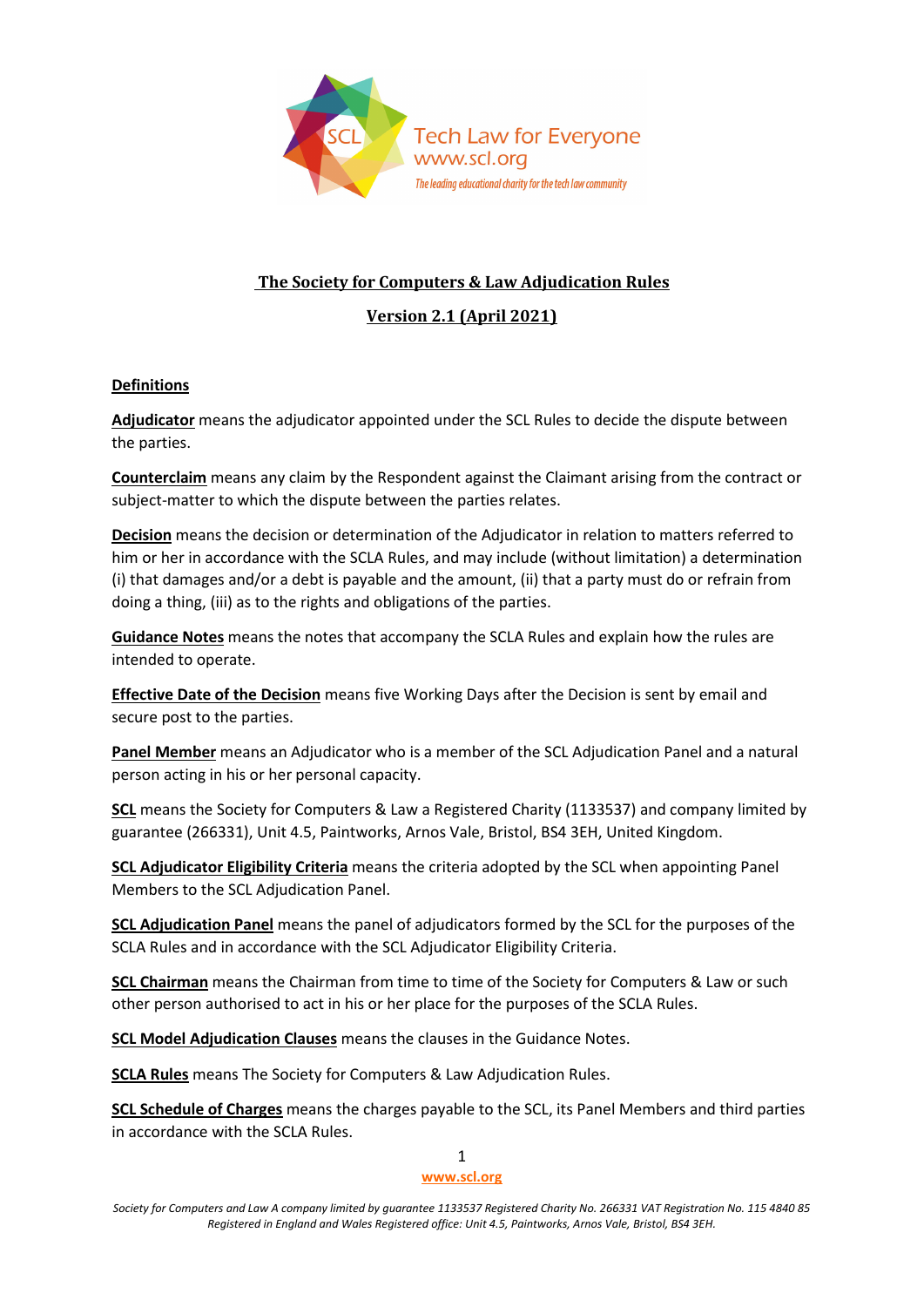

**Technology contract** means a contract for the provision of technology-related goods and services. This includes (but is not limited to) software development contracts, outsourcing arrangements, system integration contracts, IT consulting contracts, software licensing arrangements, blockchain or 'smart contracts' and cloud computing contracts.

**Working Day** means a day of the week starting at 9am and ending at 5pm GMT, excluding Saturday and Sunday and Bank Holidays in England and Wales.

# **Incorporation of the SCL Rules into technology contracts**

1 The SCLA Rules may be incorporated into any Technology Contract and the SCL Model Adjudication Clauses may be (but are not required to be) used for that purpose.

# **Commencement**

- 2 The referring party (the "**Claimant**") shall serve written notice (the "**Dispute Notice**") on the responding party (the "**Respondent**") to refer any dispute between them to adjudication under the SCLA Rules.
- 3 The Dispute Notice shall:
	- 3.1 attach evidence of agreement by the parties to adjudicate under the SCLA Rules;
	- 3.2 name the parties to the dispute, together with their addresses and contact details, including external representatives (if known);
	- 3.3 explain, in neutral terms, the nature and scope (including approximate value) of the dispute;
	- 3.4 explain the nature of the technology or technical solution involved in the dispute;
	- 3.5 state, with reasons, any preference the Claimant may have for the dispute to be adjudicated by a legally qualified person or non-legally qualified technology specialist, as defined in the SCL Adjudicator Eligibility Criteria.
	- 3.6 be copied to the SCL Chairman.
- 4 The Dispute Notice, excluding the evidence of agreement under Rule 3.1 and names of the parties and their representatives, shall not exceed two A4 sized pages in double spaced 12 point font.
- 5 Within three Working Days of receiving a copy of a Dispute Notice, the Respondent(s) to the dispute shall each serve a Response Notice on all other parties, copied to the SCL Chairman.

*Society for Computers and Law A company limited by guarantee 1133537 Registered Charity No. 266331 VAT Registration No. 115 4840 85 Registered in England and Wales Registered office: Unit 4.5, Paintworks, Arnos Vale, Bristol, BS4 3EH.*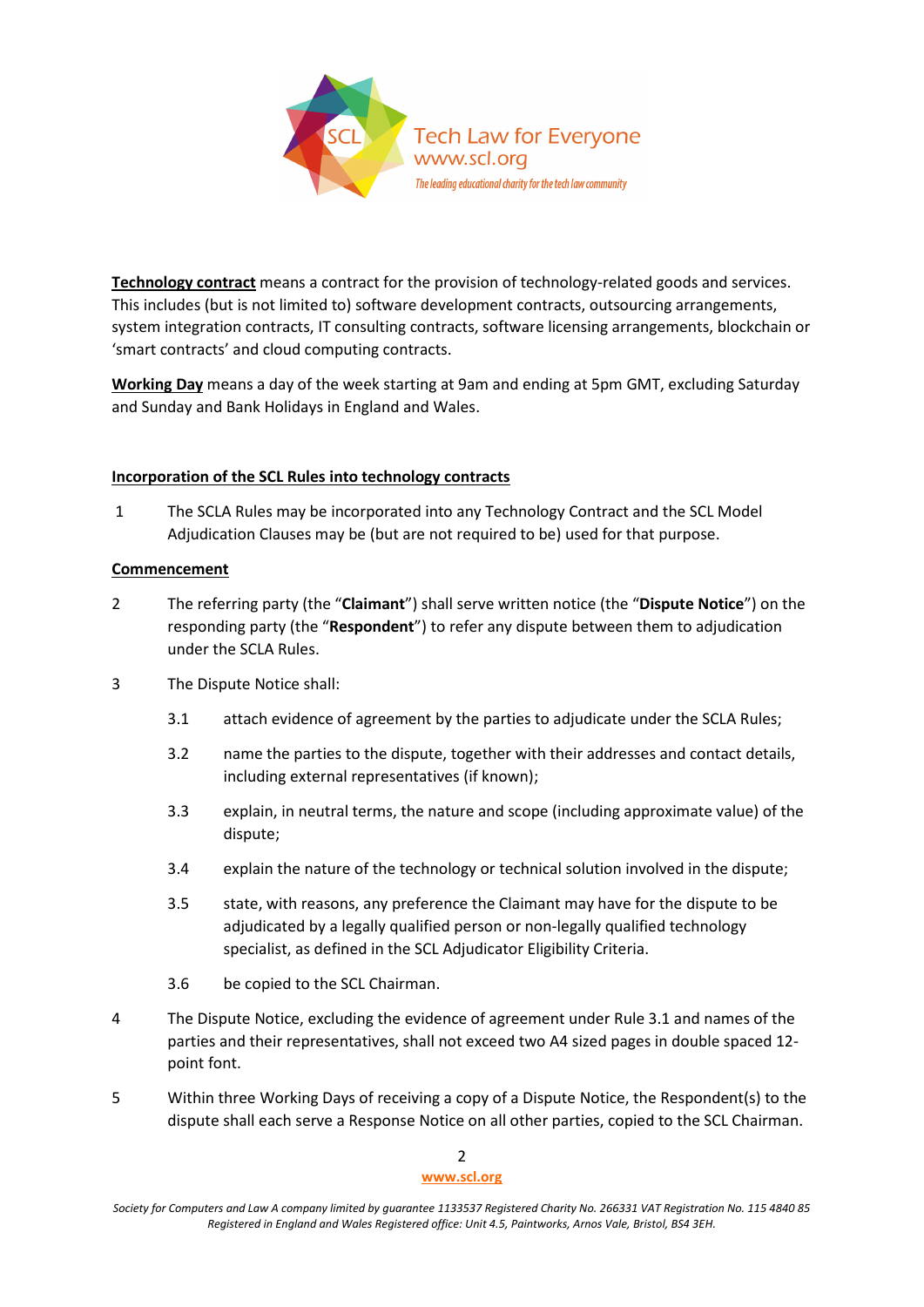

- 6 The Response Notice, which shall comply with Rule 4 above, shall state:
	- 6.1 Whether the Respondent(s) agrees with the position of the Claimant in relation to the matters set out in the Dispute Notice pursuant to paragraphs 3.1 to 3.5 above; and
	- 6.2 The Respondent(s) position in relation to any matters where it does not agree with that of the Claimant.
	- 6.3 Whether the Respondent(s) intends to bring a Counterclaim, and if so, brief details in accordance with paragraphs 3.3 to 3.5 above.

# **Appointment**

- 7 The SCL Chairman shall, if satisfied that the Dispute Notice is valid (and within five Working Days of receipt of the Dispute Notice) nominate a Panel Member from the SCL's Adjudication Panel as the Adjudicator and inform all parties of that decision.
- 8 At the same time, the SCL Chairman shall supply written confirmation from the Adjudicator that:
	- 8.1 he or she is free to act;
	- 8.2 he or she is impartial and independent and that the appointment complies with the IBA Guidelines on Conflicts of Interest in International Arbitration then in force;<sup>[1](#page-2-0)</sup> and
	- 8.3 he or she is able to devote sufficient time to the adjudication.

And the Adjudicator shall send proposed engagement terms to the parties with a copy to the SCL Chairman.

- 9 Within two Working Days of the nomination under Rule 7, the parties may, if they agree, appoint a different Adjudicator from the SCL Adjudication Panel. If they do not, the Adjudicator nominated by the SCL Chairman under Rule 7 will apply.
- 10 Any person appointed as Adjudicator must be a natural person acting in his or her personal capacity.
- 11 An Adjudicator may resign at any time provided there are bona fide reasons for the decision and on giving written notice, with reasons, to the parties.
- 12 The parties may, at any time, agree to revoke the appointment of the Adjudicator.

3

<span id="page-2-0"></span><sup>&</sup>lt;sup>1</sup> See [https://www.ibanet.org/publications/publications\\_iba\\_guides\\_and\\_free\\_materials.aspx](https://www.ibanet.org/publications/publications_iba_guides_and_free_materials.aspx)

**[www.scl.org](http://www.scl.org/)**

*Society for Computers and Law A company limited by guarantee 1133537 Registered Charity No. 266331 VAT Registration No. 115 4840 85 Registered in England and Wales Registered office: Unit 4.5, Paintworks, Arnos Vale, Bristol, BS4 3EH.*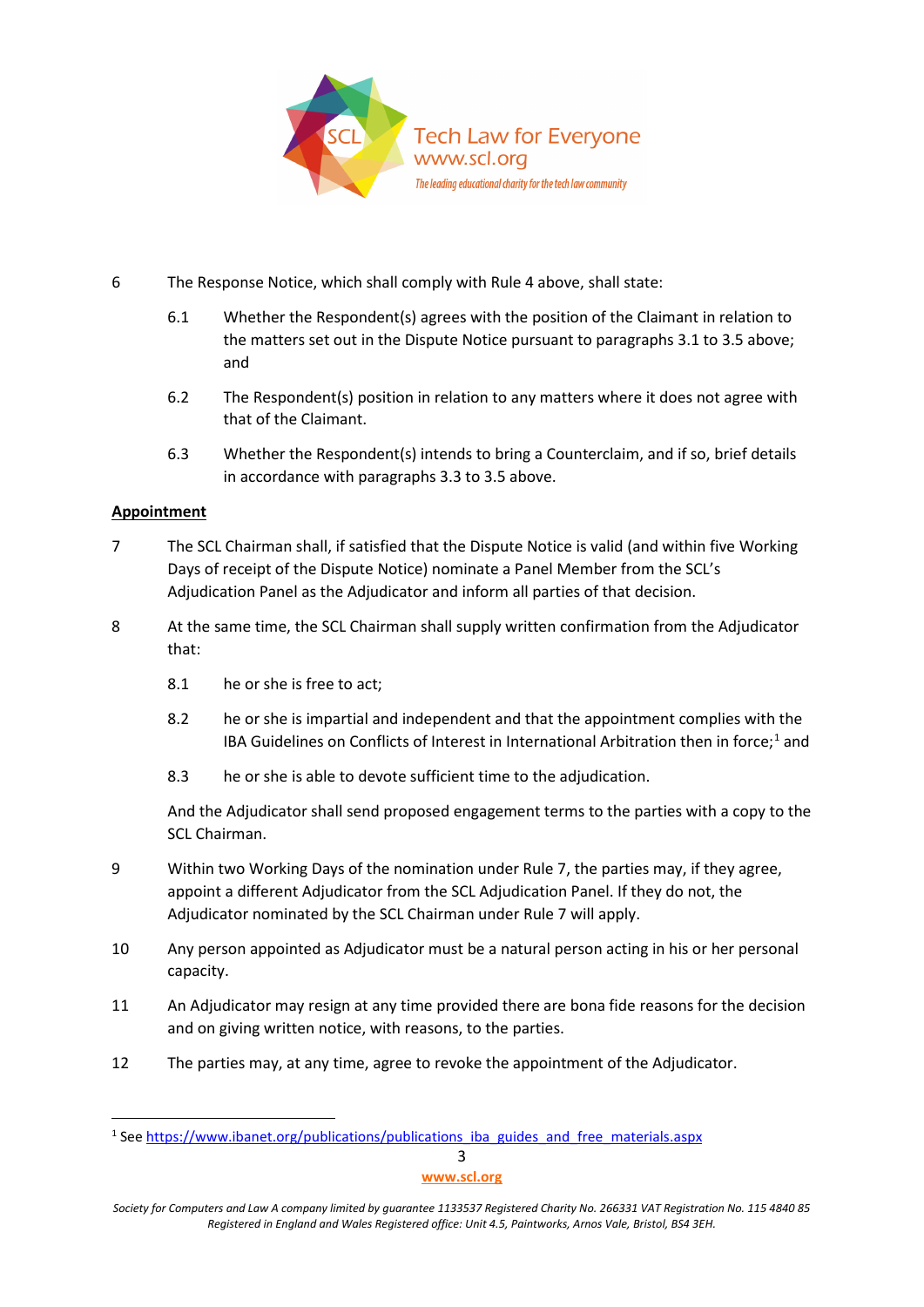

13 Where an Adjudicator resigns or has his or her appointment revoked under Rules 11 or 12 a new procedure may be commenced under the SCLA Rules.

# **Scope of the Adjudication**

- 14 The scope of the adjudication shall be the dispute set out in the Dispute Notice and any Response Notice(s)*.* Any Counterclaim that does not arise from the contract or subjectmatter to which the original dispute relates will not be considered by the Adjudicator.
- 15 The Adjudicator may, with agreement of the parties, modify the scope of the adjudication set out in the Dispute Notice and any Response Notice(s) to maximise the effectiveness of the procedure.

# **Purpose of the Adjudication**

16 The Adjudicator will decide the matters set out in the Dispute Notice and in any Response Notice(s) and any other matters agreed to be referred to him pursuant to Rule 15 above. The Adjudicator shall conduct the procedure in a timely and cost-effective manner and avoid incurring unnecessary expense.

## **Good faith**

17 The parties shall act in good faith throughout the adjudication procedure.

## **Statement of Case, Response and Reply**

- 18 The Claimant shall, within ten Working Days of the date of the Dispute Notice, serve on the Respondent(s), with a copy to the Adjudicator, a Statement of Case.
- 19 The Respondent(s) shall serve a Response and any Counterclaim on all other parties to the dispute, with a copy to the Adjudicator, within ten Working Days of receiving the Claimant's Statement of Case.
- 20 The Claimant shall serve its Response to Counterclaim and any Reply, with a copy to the Adjudicator, within five Working Days of receiving the Response.
- 21 The Respondent(s) shall serve a Reply within five Working Days of receiving the Claimant's Response to Counterclaim.
- 22 Each Statement of Case, Response and Reply must be accompanied by all documents relied upon in support of the claim or counterclaim made subject to the limits set out under Rule 23.2 below.
- 23 Unless the parties agree, or the Adjudicator directs otherwise, none of the Statement of Case, Response, Reply or any Counterclaim shall:

#### 4

*Society for Computers and Law A company limited by guarantee 1133537 Registered Charity No. 266331 VAT Registration No. 115 4840 85 Registered in England and Wales Registered office: Unit 4.5, Paintworks, Arnos Vale, Bristol, BS4 3EH.*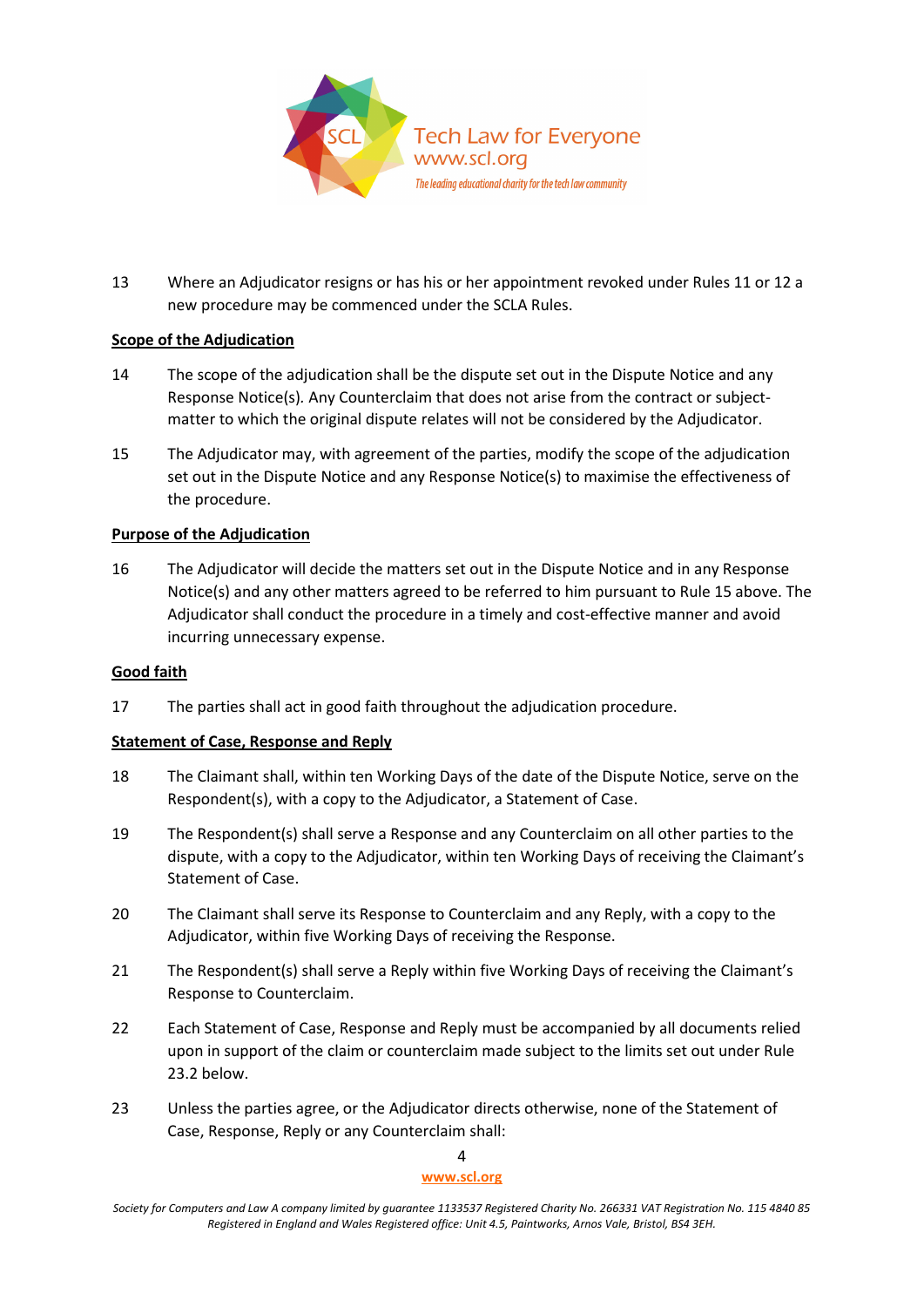

- 23.1 exceed 10 A4 pages in double-line spaced 12-point font excluding the names of the parties and their representatives;
- 23.2 be accompanied by supporting documents exceeding the equivalent of one standard-sized A4 lever arch file, meaning one A4 50mm 2 ring file containing single sided documents.

## **Procedure and conduct**

- 24 On receipt of the Statement of Case, Response, Reply and any Counterclaim and Response thereto, the Adjudicator shall have the power in his or her absolute discretion to give further directions for the conduct of the adjudication.
- 25 The Adjudicator shall have the following powers, which may be exercised upon the application of any party or upon his or her own initiative:
	- 25.1 To require a party to produce documents and/or to make software or other technical artefacts available for inspection;
	- 25.2 To conduct tests or experiments;
	- 25.3 To ask specific written questions of any party;
	- 25.4 To invite written submissions and to limit the length or the scope thereof;
	- 25.5 To meet and question the parties in the presence of the other party;
	- 25.6 To conduct site visits or inspections in the presence of the parties;
	- 25.7 To hold an oral hearing and determine the arrangements for that hearing;
	- 25.8 To seek specialist advice from consultants or experts on technical or accounting issues provided that any consultant or expert so consulted complies with the IBA Guidelines on Conflicts of Interest in International Arbitration;
	- 25.9 If the adjudicator is not a lawyer, to seek input from a lawyer on the SCL Adjudication Panel or otherwise provided that any lawyer so consulted complies with the IBA Guidelines on Conflicts of Interest in International Arbitration;
	- 25.10 To conduct the adjudication on a proactive and inquisitorial or adversarial basis;
	- 25.11 To decide on the admissibility of evidence and as to what (if any) rules of evidence will apply; and

*Society for Computers and Law A company limited by guarantee 1133537 Registered Charity No. 266331 VAT Registration No. 115 4840 85 Registered in England and Wales Registered office: Unit 4.5, Paintworks, Arnos Vale, Bristol, BS4 3EH.*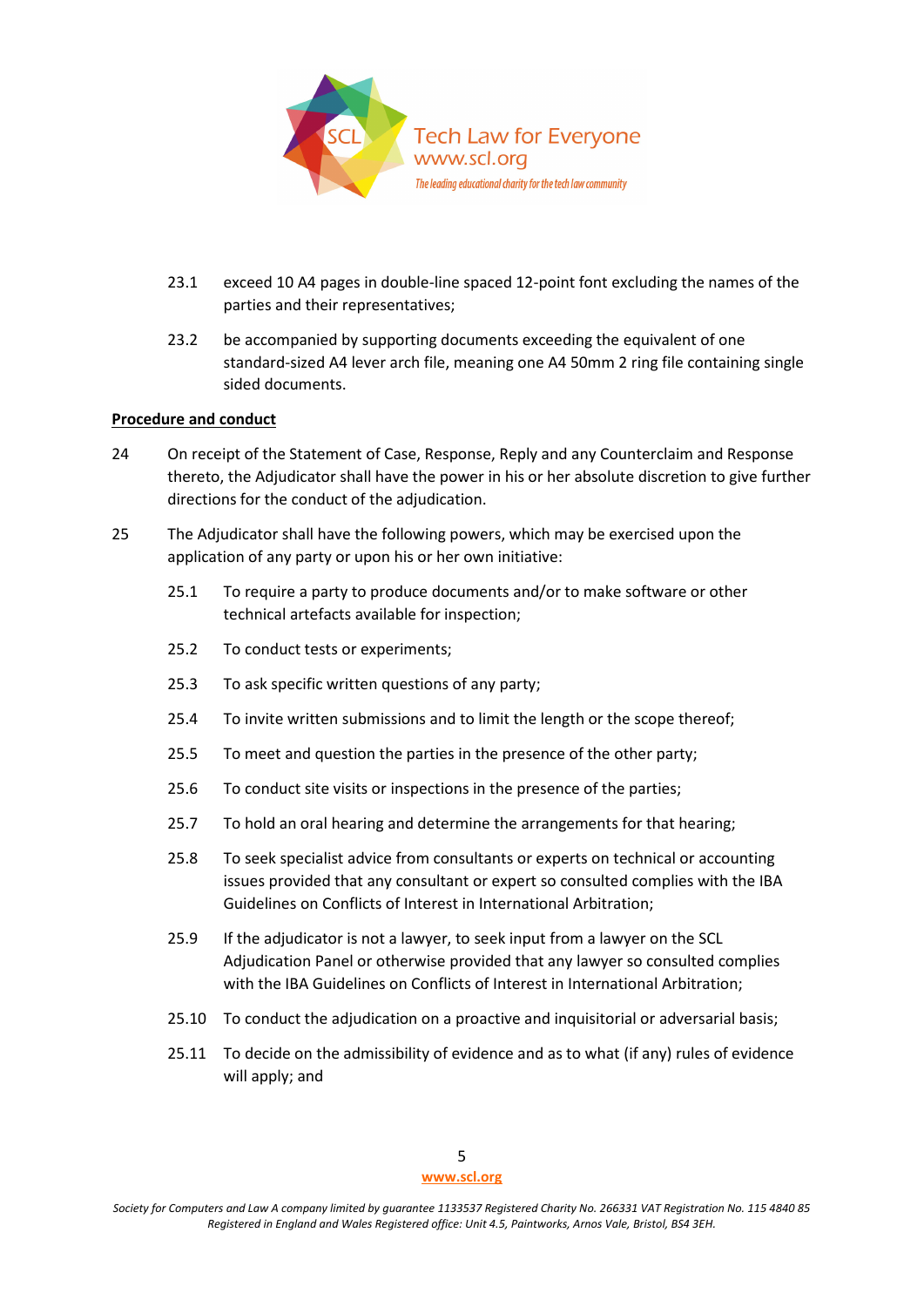

- 25.12 To extend or abridge time provided always that the overall time for the Decision shall not exceed the three calendar months period for delivering the Decision provided for in Rule 30 below.
- 26 If a party fails, without sufficient justification, to comply with the SCLA Rules including any directions or timetables set by the Adjudicator, the Adjudicator may draw inferences as he or she sees fit and continue with the adjudication and proceed to make the Decision notwithstanding any such failures.

## **Adjudicator's fees and expenses**

- 27 The parties shall be jointly and severally responsible for the Adjudicator's fees and expenses which shall be charged in accordance with the SCL Schedule of Charges. Where the Adjudicator engages a third-party advisor under Rule 25.8 or Rule 25.9 he or she shall be entitled to require the parties to make a payment on account in respect of those costs. Any third-party charges incurred must also comply with the SCL Schedule of Charges.
- 28 Where an Adjudicator resigns under Rule 11 or the appointment is revoked by the parties under Rule 12 he or she shall be entitled to be paid fees and expenses incurred to that point.
- 29 The Adjudicator shall not be entitled to be paid any fees or expenses if the appointment comes to an end due to a previously undisclosed conflict of interest or bias (or other noncompliance with the SCL Protocol on Conflicts of Interest) or where there has been default or misconduct by the Adjudicator.

#### **The Decision**

- 30 The Adjudicator shall act fairly and impartially and deliver the Decision containing his or her decision no later than three calendar months from the date of his or her appointment.
- 31 The Decision shall be in writing and provide reasons for the decision. It will be sent by the Adjudicator to all parties to the dispute at the same time.
- 32 In making the Decision, the Adjudicator shall consider relevant information provided by the parties and shall disclose any information taken into account that was not provided by the parties during the adjudication procedure, including any information or advice received from third party advisors appointed under Rule 25.8 or 25.9.
- 33 The Adjudicator may award the payment of simple or compound interest on any amounts found due from one party to another; the rates, period and basis being in the Adjudicator's discretion.

*Society for Computers and Law A company limited by guarantee 1133537 Registered Charity No. 266331 VAT Registration No. 115 4840 85 Registered in England and Wales Registered office: Unit 4.5, Paintworks, Arnos Vale, Bristol, BS4 3EH.*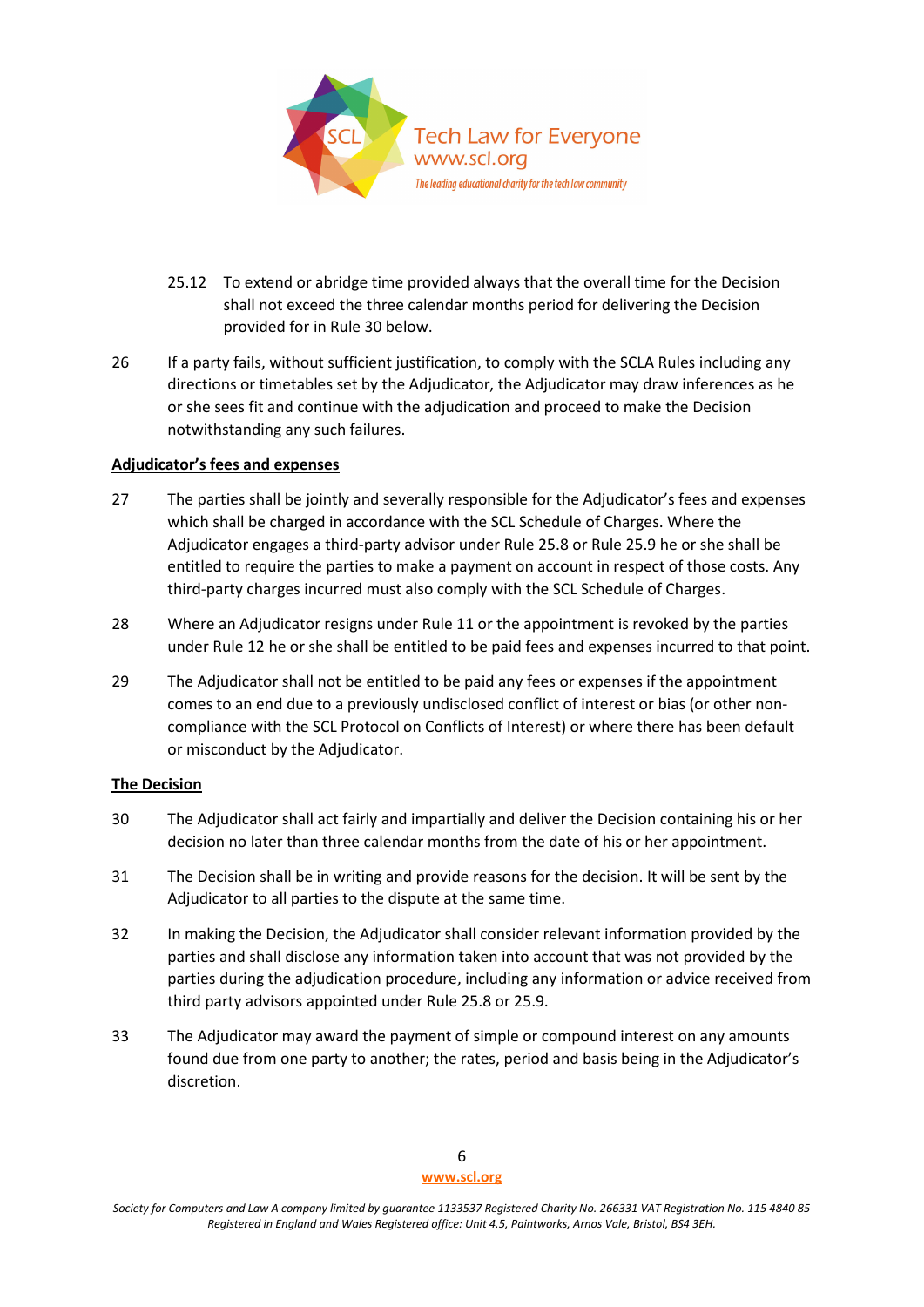

- 34 The Decision is not an arbitration award and will not prevent any party from subsequently litigating or arbitrating the dispute referred to the Adjudicator. However, unless and until the underlying dispute is finally determined by a Court or (where that dispute is subject to an arbitration agreement) an arbitrator, the Decision will be binding on the parties.
- 35 The Adjudicator may on his or her own initiative or at the suggestion of the parties correct minor clerical or typographical errors provided that any proposed corrections are notified to the Adjudicator and parties (as the case may be), within three Working Days of issue, in which case the Adjudicator shall issue a revised Decision, or confirm that the Decision stands as issued on or before the Effective Date of the Decision.

# **Time for commencing litigation or arbitration**

- 36 The parties are free to commence litigation or arbitration proceedings in relation to the matters referred to the Adjudicator at any time after the Effective Date of the Adjudicator's Decision but must do so within six calendar months thereof.
- 37 The Decision, and all submissions and evidence submitted to the Adjudicator, may be submitted to the court or arbitral tribunal by either party.
- 38 If no proceedings in the courts or arbitration (as appropriate) has been commenced within six months of the Effective Date of the Adjudicator's Decision, the Decision shall become final and binding for all purposes.

# **Enforcement**

39 Unless the Adjudicator otherwise directs, the parties shall comply with the Decision immediately on of the Effective Date of the Decision and the successful party shall be entitled to enforce the Decision including on any expedited basis that may be available under the procedures of the Technology & Construction Court, London or in any other suitable Court.

## **Party costs**

40 Unless the parties agree otherwise, the Adjudicator shall have the power to order either party to pay some or all of the reasonable costs incurred by the other party in relation to the adjudication, whether incurred before or after the issue of the Dispute Notice. The Adjudicator shall also have the power to order either party to reimburse any other party in relation to its share of the adjudicator's fees and expenses. Any award of costs pursuant to this paragraph shall be made as part of the Decision save that the Adjudicator may make a subsequent Decision as to the amount of costs payable to the receiving party or parties after receiving submissions in relation to that question.

> 7 **[www.scl.org](http://www.scl.org/)**

*Society for Computers and Law A company limited by guarantee 1133537 Registered Charity No. 266331 VAT Registration No. 115 4840 85 Registered in England and Wales Registered office: Unit 4.5, Paintworks, Arnos Vale, Bristol, BS4 3EH.*